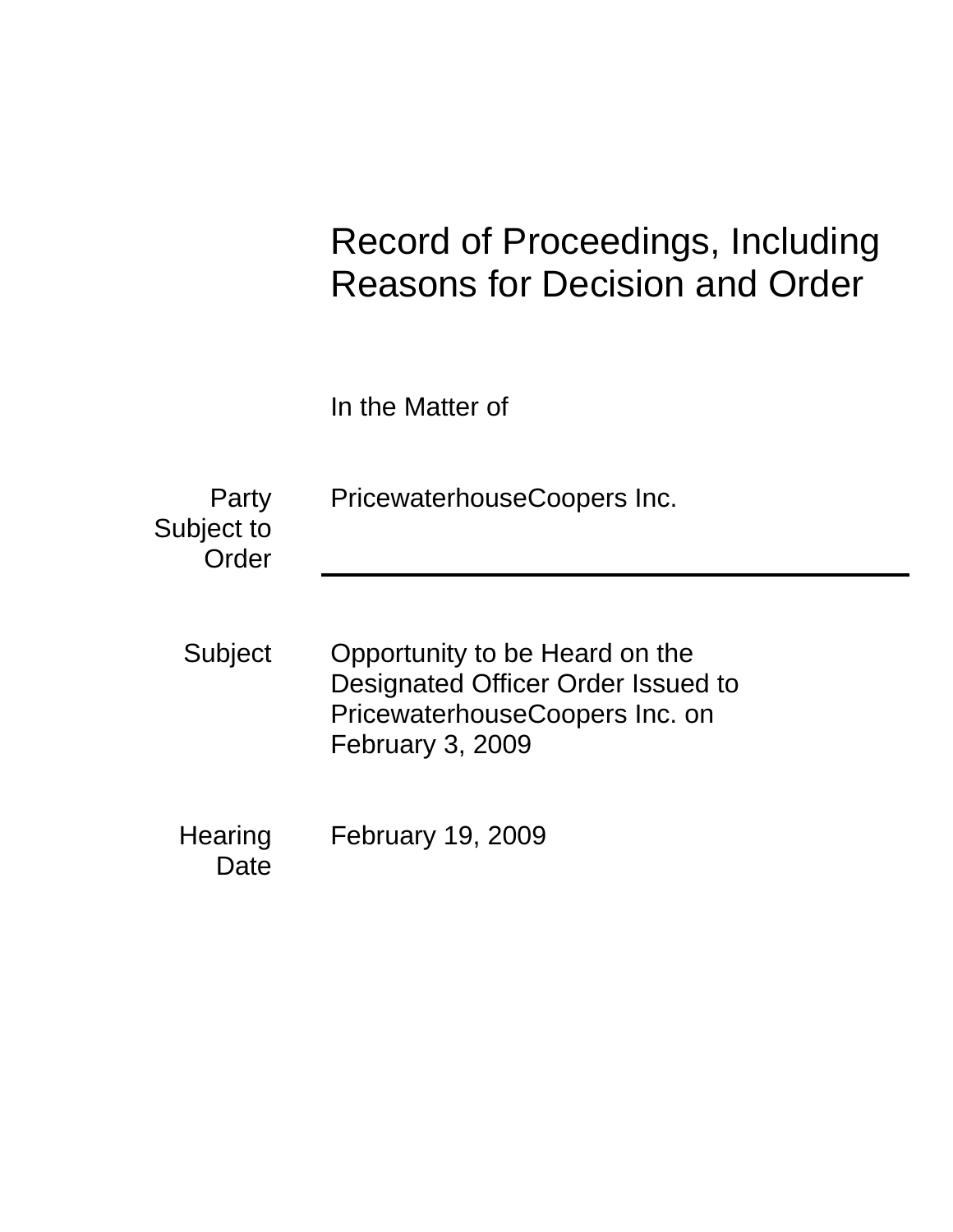# **RECORD OF PROCEEDINGS**

| Party Subject to Order:                                       | PricewaterhouseCoopers Inc.                                                                                          |
|---------------------------------------------------------------|----------------------------------------------------------------------------------------------------------------------|
| Address/Location:                                             | 250 Howe Street, Suite 700, Vancouver,<br>British Columbia, V6C 3S7                                                  |
| Purpose:                                                      | Opportunity to be heard on the Designated Officer Order issued to<br>PricewaterhouseCoopers Inc. on February 3, 2009 |
| Order Issued:                                                 | February 3, 2009                                                                                                     |
| Date of hearing:                                              | February 19, 2009                                                                                                    |
| Location:                                                     | Canadian Nuclear Safety Commission (CNSC) Public Hearing<br>Room, 280 Slater St., 14th. Floor, Ottawa, Ontario       |
| Members present:                                              | M. Binder, Chair<br>R. J. Barriault<br>C.R. Barnes                                                                   |
| Secretary:<br><b>Recording Secretary:</b><br>General Counsel: | M.A. Leblanc<br>M. Young<br>L. Thiele                                                                                |

| <b>Applicant Represented By</b>                              | <b>Document Number</b> |
|--------------------------------------------------------------|------------------------|
| • R. Miller, Counsel for PricewaterhouseCoopers Inc.         | CMD 09-H105.2          |
| • C. Stocco, Vice-President of PricewaterhouseCoopers Inc.   |                        |
| <b>CNSC</b> staff                                            | <b>Document Number</b> |
| $\bullet$ P. Fundarek                                        |                        |
| • A. Régimbald                                               |                        |
| Intervenors                                                  | <b>Document Number</b> |
| • Province of British Columbia, represented by P. Landry and | CMD 09-H105.1          |
| E. Gouge                                                     |                        |

 **Designated Officer Order:** Replaced by Commission Order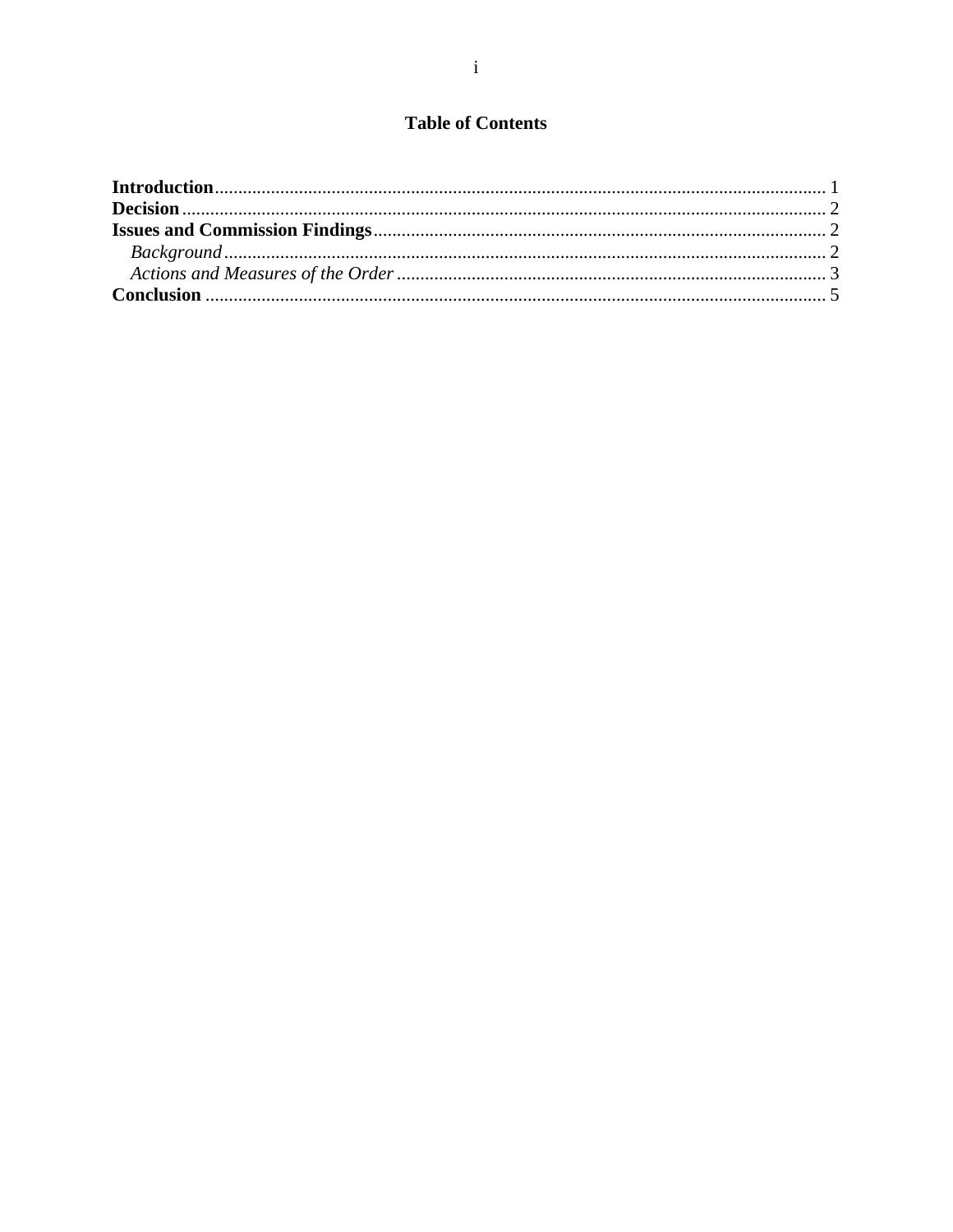#### **Introduction**

- <span id="page-3-0"></span>[1](#page-3-1). On February 3, 2009, a Canadian Nuclear Safety Commission<sup>1</sup> (CNSC) Designated Officer issued an Order to PricewaterhouseCoopers Inc. (PWC). The Order required PWC to immediately comply with specific actions and measures identified in the Order. Among other actions and measures, PWC was ordered to make arrangements to complete the transfer of nuclear substances and prescribed equipment in its possession under CNSC licence 12853-4-09.0 to another person licensed by the CNSC by no later than February 13, 2009.
- 2. Pursuant to subsection 37(6) of the *Nuclear Safety and Control Act[2](#page-3-2)* (NSCA), the Designated Officer referred the Order to the Commission for review.
- 3. Pursuant to paragraph 40(1)(d) of the NSCA, the Commission provided an opportunity to be heard to PWC, as the person subject to and named in the Order.
- 4. This *Record of Proceedings* describes the Commission's consideration of PWC's submission on the Order, the Province of British Columbia's (the Province) submission on the Order, the review of the Order and the reasons for the decision.

#### Issue

5. In its review of the Order, the Commission was required to confirm, amend, revoke or replace the Order, pursuant to subsection 37(6) of the NSCA.

### Proceeding

6. Pursuant to section 22 of the NSCA, the President of the Commission established a Panel of the Commission to review the Order. The Commission, in making its decision, considered information presented for a proceeding held on February 19, 2009 in Ottawa, Ontario. The proceeding was conducted in accordance with the *Canadian Nuclear Safety Commission Rules of Procedure*[3](#page-3-3) . The Commission considered the Designated Officer Order, including information referred to in the Order, and received written submissions and heard oral presentations from PWC (CMD 09-H105.2) and the Province (CMD 09-H105.1).

 $\overline{a}$ 

<span id="page-3-1"></span><sup>&</sup>lt;sup>1</sup> The *Canadian Nuclear Safety Commission* is referred to as the "CNSC" when referring to the organization and its staff in general, and as the "Commission" when referring to the tribunal component.

<span id="page-3-2"></span> $2$  S.C. 1997, c. 9.

<span id="page-3-3"></span> $3$  S.O.R./2000-211.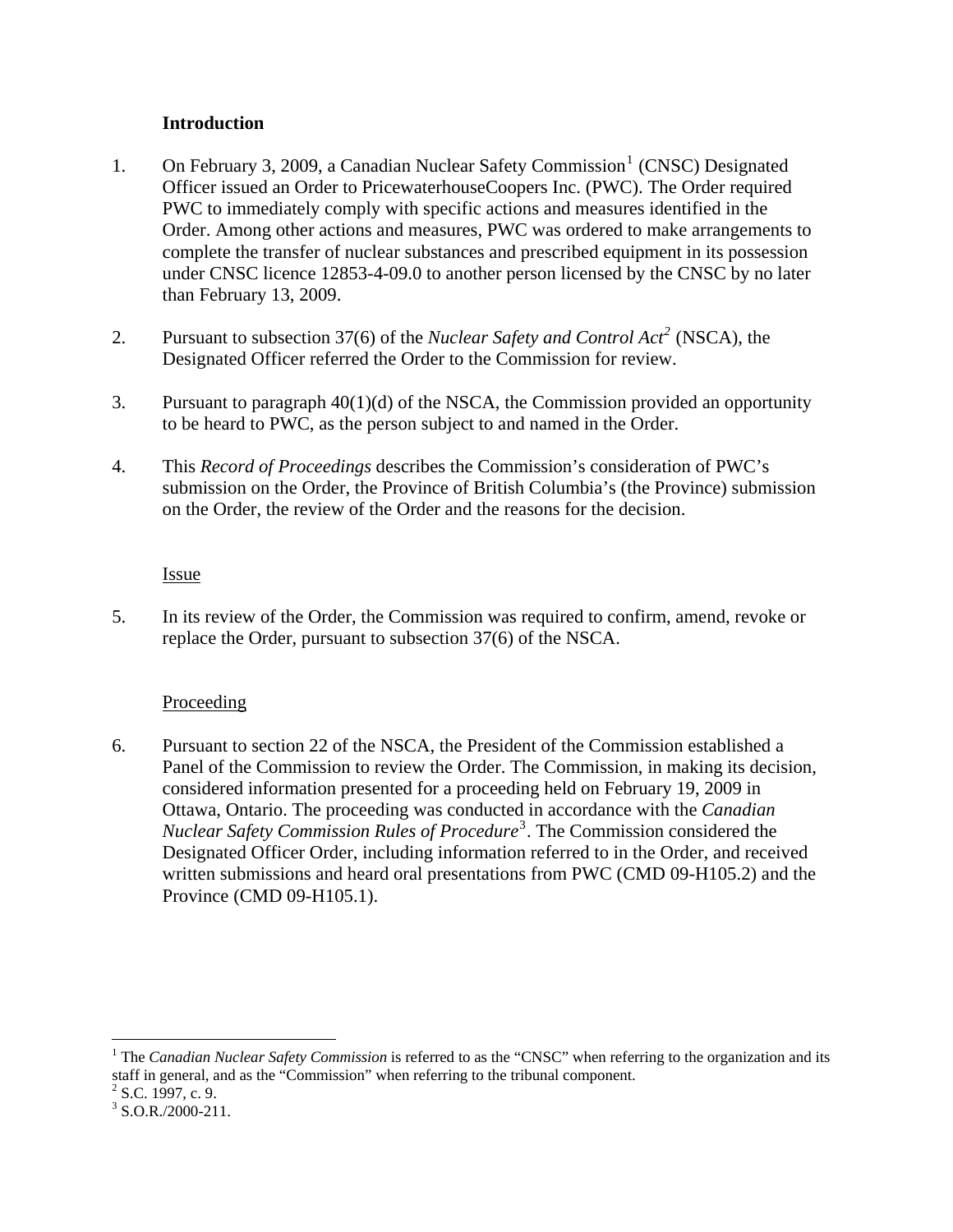#### **Decision**

<span id="page-4-0"></span>7. Based on its consideration of the matter, as described in more detail in the following sections of this *Record of Proceedings*,

> the Commission, pursuant to subsection 37(6) of the NSCA, replaces the Designated Officer Order issued to PricewaterhouseCoopers Inc. on February 3, 2009 with the Commission Order attached to this *Record of Proceedings.*

#### **Issues and Commission Findings**

8. In reviewing the Order under subsection 37(6) of the NSCA, the Commission considered the reasonableness of the Order. In this regard, the Commission considered the actions and measures identified in the Order and the information on which the Order was based, as identified in the Order. As elaborated further below, the Commission is satisfied that the Designated Officer, based on the information available, had sufficient evidence and a reasonable basis for issuing an Order.

#### *Background*

- 9. Pope & Talbot Mackenzie Pulp Operations Ltd. (Pope & Talbot) formerly held CNSC licence 13340-1-11.0 for the nuclear substances and prescribed equipment for the Mackenzie pulp mill located near Mackenzie, British Columbia. Pope & Talbot sought and obtained creditor protection under the *Companies Creditors Arrangements Act*<sup>[4](#page-4-1)</sup> in October 2007. PWC, the receiver of Pope & Talbot, sold the mill to its present owner, Worthington Mackenzie Inc. (Worthington) in September, 2008. The mill has not produced pulp since May 2008.
- 10. In July 2008, PWC submitted an application to assume control over the nuclear substances and prescribed equipment located at the mill. PWC was issued CNSC licence 12853-4-09.0 on October 7, 2008 for the temporary possession of the nuclear substances and prescribed equipment. The licence, which is valid until September 30, 2009, does not authorize the use of the nuclear substances and prescribed equipment. PWC's licence application identified a mill employee as the Radiation Safety Officer (RSO) for the site.
- 11. Worthington, which does not hold a licence for the nuclear substances and prescribed equipment at the mill, failed to meet its payroll on January 8 and January 22, 2009. On January 22, 2009, the employees of the mill advised the Province that they would withdraw their services unless their wages were paid.

<span id="page-4-1"></span><sup>&</sup>lt;u>.</u>  $4$  R.S., c. C-25, s. 1.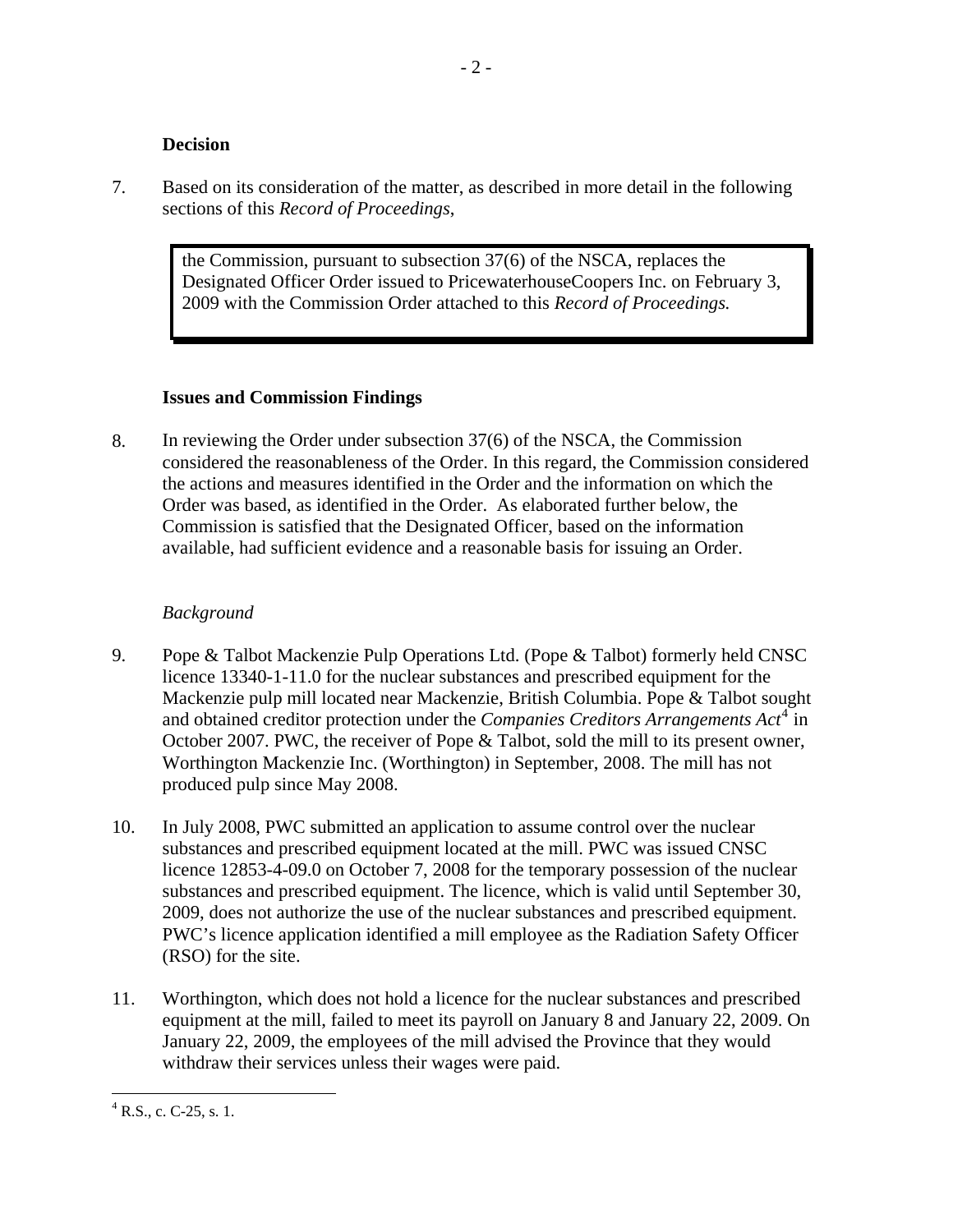- <span id="page-5-0"></span>12. The mill contains large quantities of toxic chemicals, including chlorine dioxide. The mill, including the heating system, and pumping and effluent treatment systems, must be maintained in order to prevent the release of these toxic chemicals.
- 13. In response to the situation, the British Columbia Minister of Environment (MOE) issued a Declaration under section 87 of the *Environment Management Act*<sup>[5](#page-5-1)</sup>. The Declaration empowered the MOE to conscript essential supplies for as long as needed and essential labour for a period of 15 days. The employees provided conscripted labour from January 25 to February 9, 2009 and continued to work while contracts of employment were being negotiated between the employees and the Province.
- 14. The nuclear substances and prescribed equipment are not necessary to prevent the release of the toxic chemicals, but they are necessary to resume production at the mill.
- 15. CNSC staff received a letter from the RSO, dated January 22, 2009, informing CNSC staff that the RSO was resigning from the RSO position. CNSC staff did not receive information from PWC notifying CNSC staff of this change, as required under paragraph 15(c) of the *General Nuclear Safety and Control Regulations*<sup>[6](#page-5-2)</sup>.
- 16. CNSC staff further stated that it has not received any further application for a licence regarding the nuclear substances and prescribed equipment located at the mill.
- 17. A Designated Officer issued the Order on February 3, 2009 due to the potential for unreasonable risk to the health and safety of persons, the protection of the environment, and the security of the nuclear substances and prescribed equipment.

#### *Actions and Measures of the Order*

- 18. PWC was ordered to undertake several actions and measures. PWC was required to:
	- immediately provide CNSC staff with an inventory of the nuclear substances and prescribed equipment in its possession under licence 12853-4-09.0;
	- conduct a radiation survey and provide the results to CNSC staff;
	- review the security arrangements to ensure that they meet requirements;
	- ensure that any servicing of the radiation devices is carried out by persons who are licensed by the CNSC to do so; and
	- make arrangements to complete the transfer of the nuclear substances and prescribed equipment to another qualified CNSC licensee, by no later than 11:59 PM PST on February 13, 2009.

 5 S.B.C 2003, c 53.

<span id="page-5-2"></span><span id="page-5-1"></span> $6$  S.O.R./2000-211.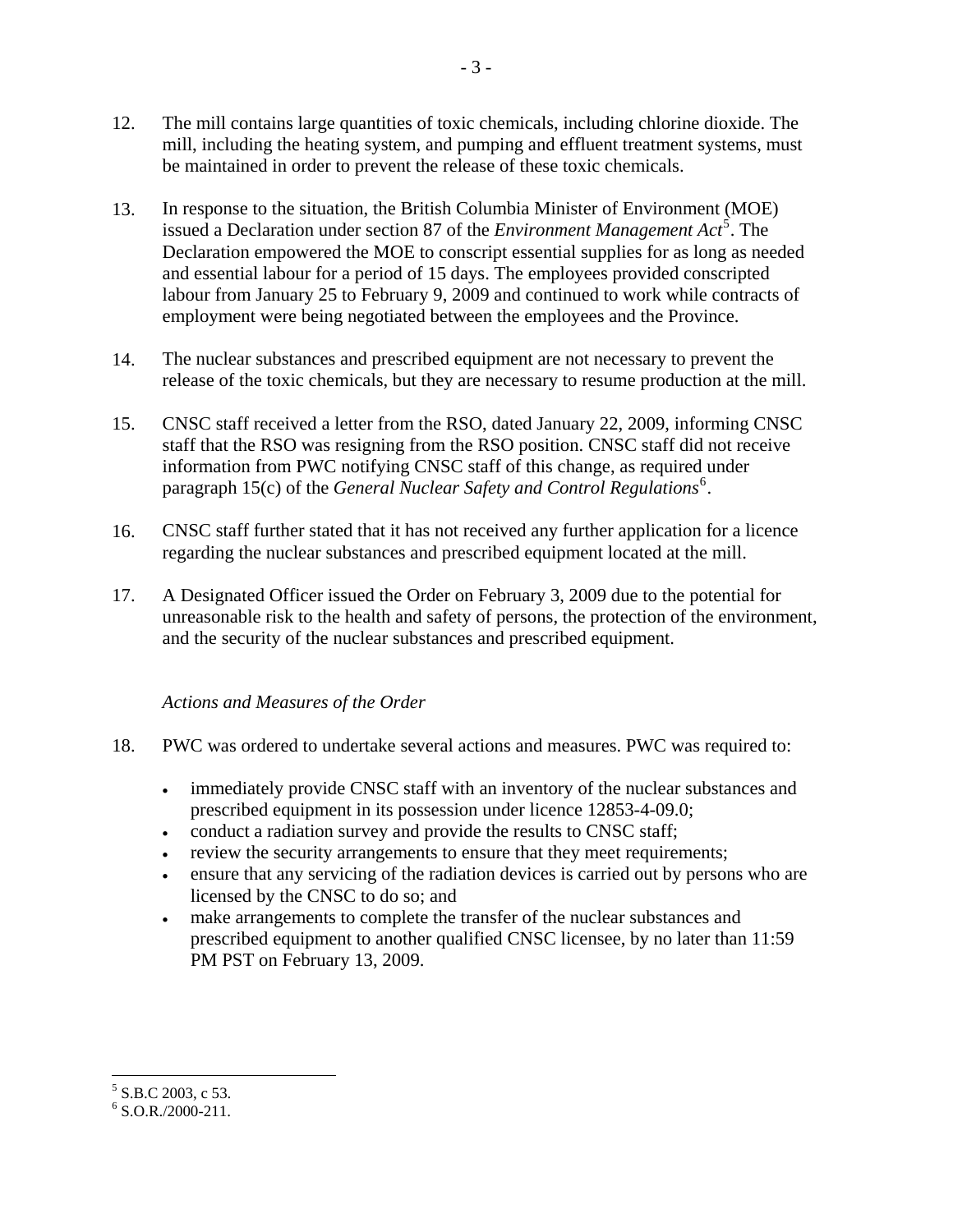- 19. PWC stated that it had commenced the work required to complete items one through three of the actions and measures identified in the Order. At the proceeding, PWC requested an extension for the deadline for the fifth action and measure to March 6, 2009. PWC stated that it had reached an agreement with a qualified licensee, Stuart Hunt & Associates, to complete the transfer of the nuclear substances and prescribed equipment. PWC stated that the extended deadline would allow sufficient time to complete the safe removal of the radioactive material from the mill, which would then be placed in secure storage.
- 20. The Province requested an extension to the deadline for the fifth action and measure to allow sufficient time for a replacement RSO at the mill to be trained and for the Province to file an application for a licence to possess the nuclear substances and prescribed equipment located at the mill. The Province explained that it had reached an agreement to pay the mill employees, including the manager, to maintain the mill. The Province explained that this would prevent an environmental emergency that could result from the release of the toxic chemicals at the mill.
- 21. The Commission asked whether it is necessary to remove the nuclear substances and prescribed equipment from the site. CNSC staff responded that it is necessary under the current conditions at the mill, because, without the oversight of a qualified licensee, there is a risk to the health and safety of persons and the protection of the environment. CNSC staff further noted that at the time of the issuance of the Order, it was understood that the conscripted labour could not be renewed.
- 22. The Commission inquired about the level of security at the mill. The Province responded that there are workers on site 24 hours a day to provide security, as well as maintain the machinery and equipment. PWC noted that no mill worker is qualified to service the prescribed equipment, which is currently being stored with the power disconnected. PWC further noted that it would explore the possibility that that the person formerly acting as the RSO may be available to resume that position.
- 23. The Commission inquired about the timeline to train a new RSO. The Province stated that it expects that the training will take eight days.
- 24. The Commission asked whether the proposed date of March 6, 2009 would be sufficient for the Province to complete its licence application. CNSC staff responded that an extension to March 30, 2009 would allow sufficient time for the Province to have a RSO trained and apply for a licence. CNSC staff further stated that, provided that the information is correct and satisfies CNSC requirements, a licence could be issued within that timeframe.
- 25. The Commission asked whether the Province would be able to commit to this timeframe. The Province stated that it would file a licence application and identify a RSO by no later than March 5, 2009.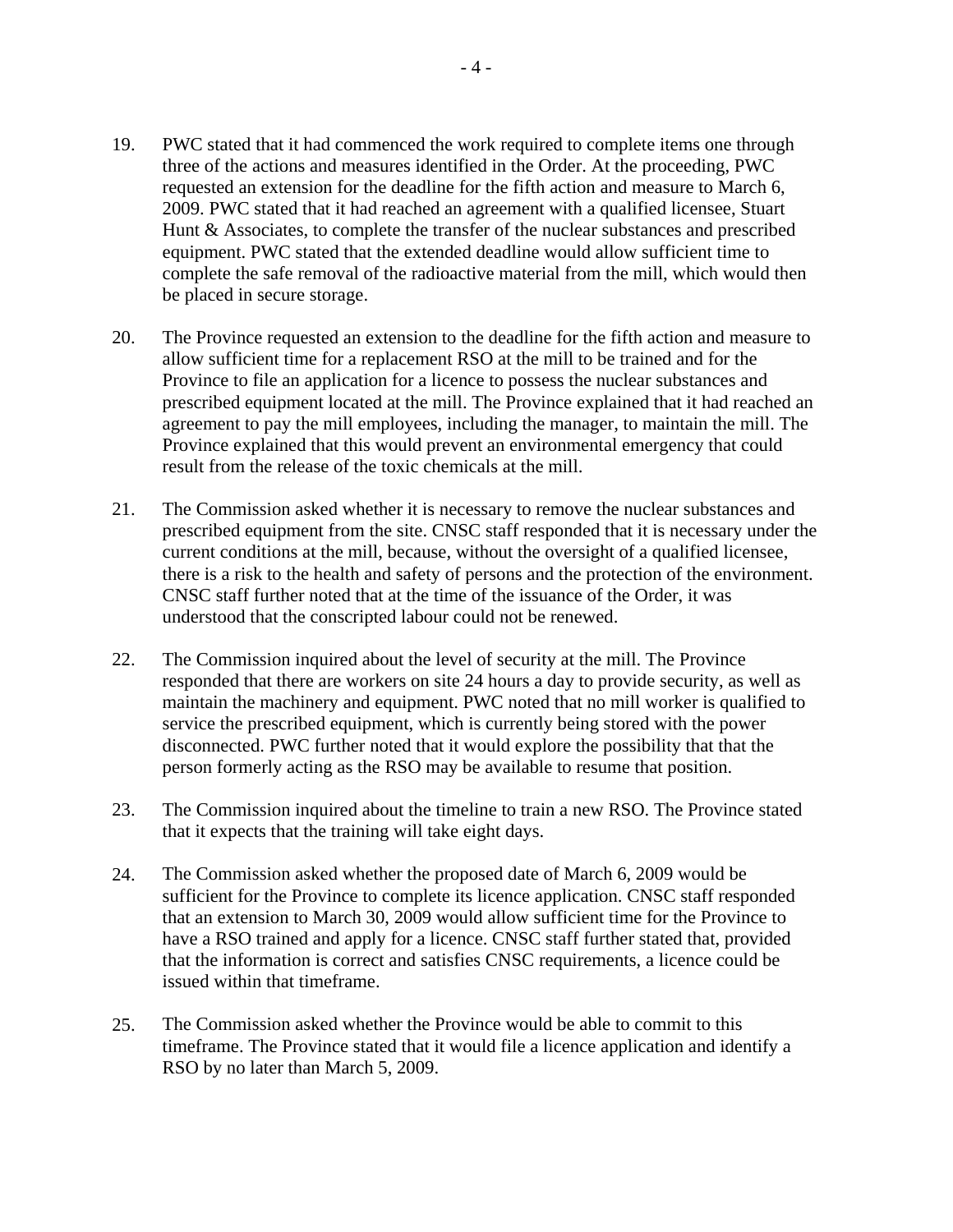<span id="page-7-0"></span>26. The Commission, noting the urgency of the situation, expects CNSC staff to provide as much assistance as possible in order to expedite the licence application process.

#### **Conclusion**

- 27. The Commission has considered the information and submission ofPWC, the Province and CNSC staff as presented in the material available for reference on the record for the proceeding.
- 28. Based on the above information, the Commission, pursuant to subsection 37(6) of the NSCA, replaces the Designated Officer Order issued to PricewaterhouseCoopers Inc. on February 3,2009 with the Commission Order attached to this *Record of Proceedings.*
- 29. The Commission, noting the urgency of the situation, expects CNSC staff to provide as much assistance as possible in order to expedite the licence application process. The Commission also expects CNSC staff to rigorously monitor this situation.
- 30. The Commission notes that PWC shall comply with the actions and measures identified in the Order in order to ensure that the site is secured and does not pose a risk to the health and safety of persons and the protection of the environment. The Commission further expects CNSC staff to report to the Commission in the event that PWC does not meet the conditions of the Order or if the Province does not proceed with the licence application.

4. Dirich

:La /2 /(f) **r**  Date  $\sqrt{ }$ 

President, Canadian Nuclear Safety Commission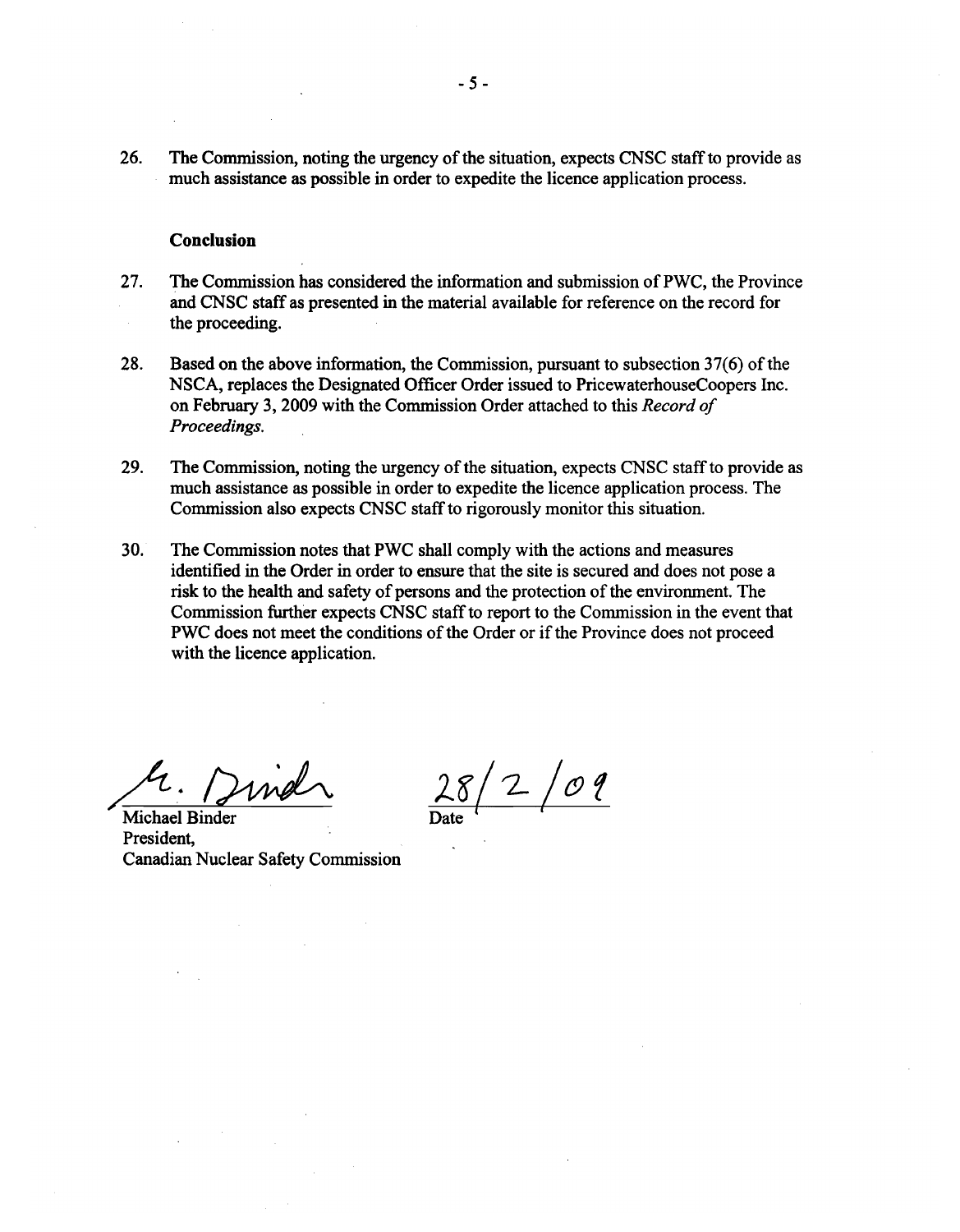## **IN THE MATTER OF AN ORDER ISSUED BY A DESIGNATED OFFICER PURSUANT TO THE** *NUCLEAR SAFETY AND CONTROL ACT* **ON FEBRUARY 3, 2009 REGARDING NUCLEAR SUBSTANCES AT A PULP MILL IN MACKENZIE, B.C.**

#### **ORDER BY CANADIAN NUCLEAR SAFETY COMMISSION REPLACING DESIGNATED OFFICER ORDER PURSUANT TO SUBSECTION 37(6) OF THE**  *NUCLEAR SAFETY AND CONTROL ACT*

ORDER NO. 09-1

#### **Date of Commission Order:** February 19, 2009

**TO:** Mr. Shawn Ellsworth Manager, PricewaterhouseCoopers Inc. 250 Howe Street, Suite 700 Vancouver, B.C. V6C 3S7 Canada (604) 806-7219

**PURSUANT** to an opportunity to be heard conducted in Ottawa on February 19, 2009, and following representations made by PricewaterhouseCoopers Inc., the Province of British Columbia and staff of the Canadian Nuclear Safety Commission, the Canadian Nuclear Safety Commission has replaced, pursuant to subsection 37(6) of the *Nuclear Safety and Control Act* (NSCA), the Order issued on February 3, 2009 by the Designated Officer under paragraph 37(2)(f) and subsection 35(3) of the NSCA.

**THE ORDER** of the Commission orders the following actions and measures:

- 1. If not already conducted, PricewaterhouseCoopers Inc. shall immediately conduct an inventory of the nuclear substances and prescribed equipment in possession under CNSC licence 12853-4-09.0, record the results of that inventory and provide a copy of that record to the Designated Officer, Mr. Peter Fundarek, or a person acting on his behalf.
- 2. If not already conducted, PricewaterhouseCoopers Inc. shall immediately conduct a radiation survey, record the existing gamma radiation levels at 1 meter around each radiation device, take action necessary to ensure compliance, as necessary, and confirm that each radiation device remains in a safe configuration and provide a copy of that record to the Designated Officer, Mr. Peter Fundarek, or a person acting on his behalf.